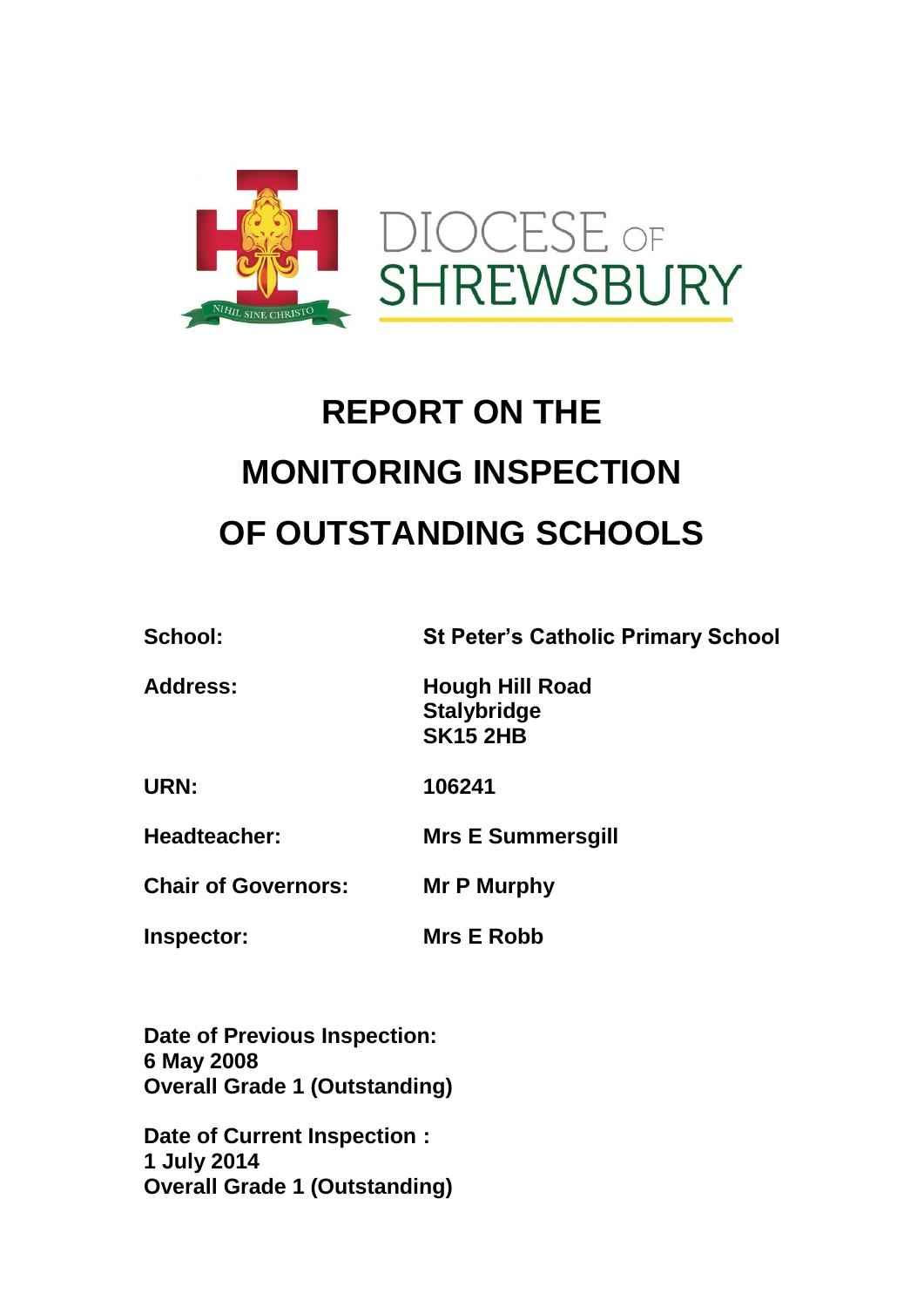In an environment where Gospel values permeate throughout the school community, St Peter's Catholic Primary School continues to provide an outstanding Catholic education for all children in its care.

The belief in, and response to, the Mission Statement are significant factors in the success of this outstanding school. There is total commitment to living out the Mission Statement in all areas of school life and in the school community.

The children are fully aware of the significance and relevance of the Mission Statement, which is displayed throughout the school. A member of the School Council stated "The Mission Statement reminds us all to aim for excellence in whatever we do."

The inspirational and spiritual leadership of the Headteacher ensures all have a clear vision of the Catholic life of the school. She is well supported by an excellent senior management team, an effective and dedicated Religious Education Co-ordinator, Parish Priest, governors and staff. Their commitment to the pursuit of excellence is communicated to the whole school community through their words and actions.

The governors are proud of their school, and rightly so. They visit school often and provide effective challenge, whilst supporting the school leadership wholeheartedly. Governors are focussed on, and committed to, the mission of the school. The Parish Priest, who is also a governor, is extremely proud of the high standards achieved in Religious Education. Partnerships, at all levels, are outstanding.

Under the leadership of the Religious Education Co-ordinator, the school is successfully implementing 'The Way, the Truth and the Life', in accordance with Diocesan guidelines. The school is using and developing high quality resources, alongside a wide range of teaching approaches, to provide lively and interesting Religious Education lessons, which result in purposeful learning.

The school has a rigorous and systematic programme of monitoring and self-evaluation, which clearly and accurately identifies areas of strength, as well as, areas for development. There is no complacency as the school strives for excellence.

During the Learning Walk the Inspector witnessed examples of outstanding practice. It was evident that the children enjoy their Religious Education lessons. The exciting interactive displays, the standard of work in the children's books, the respectful relationships children have with each other and with staff, indicate the commitment to the promotion of the highest standards expected of all. Both achievement and effort are celebrated.

The behaviour of the children is outstanding and they feel very much involved in developing and maintaining the Catholic nature of the school. They are able to comment on the provision made for them through surveys, pupil discussions, worry boxes and the School Council.

The children are obviously listened to as they express their beliefs and views confidently and enthusiastically. There are numerous opportunities, available to the children, which enable them to develop spiritually and morally. For example, the 'Young Ambassadors of Faith' meet regularly to deepen their faith through prayer and reflection. Children regularly take part in school, parish and community based activities and are aware that these contribute to the common good through service to others.

The children have an excellent understanding of the world outside their school and make an outstanding contribution in their practical fundraising activities, helped by a very active Minnie Vinnies group. They support many agencies including CAFOD, the Greystones Homeless Project and Mission Together.